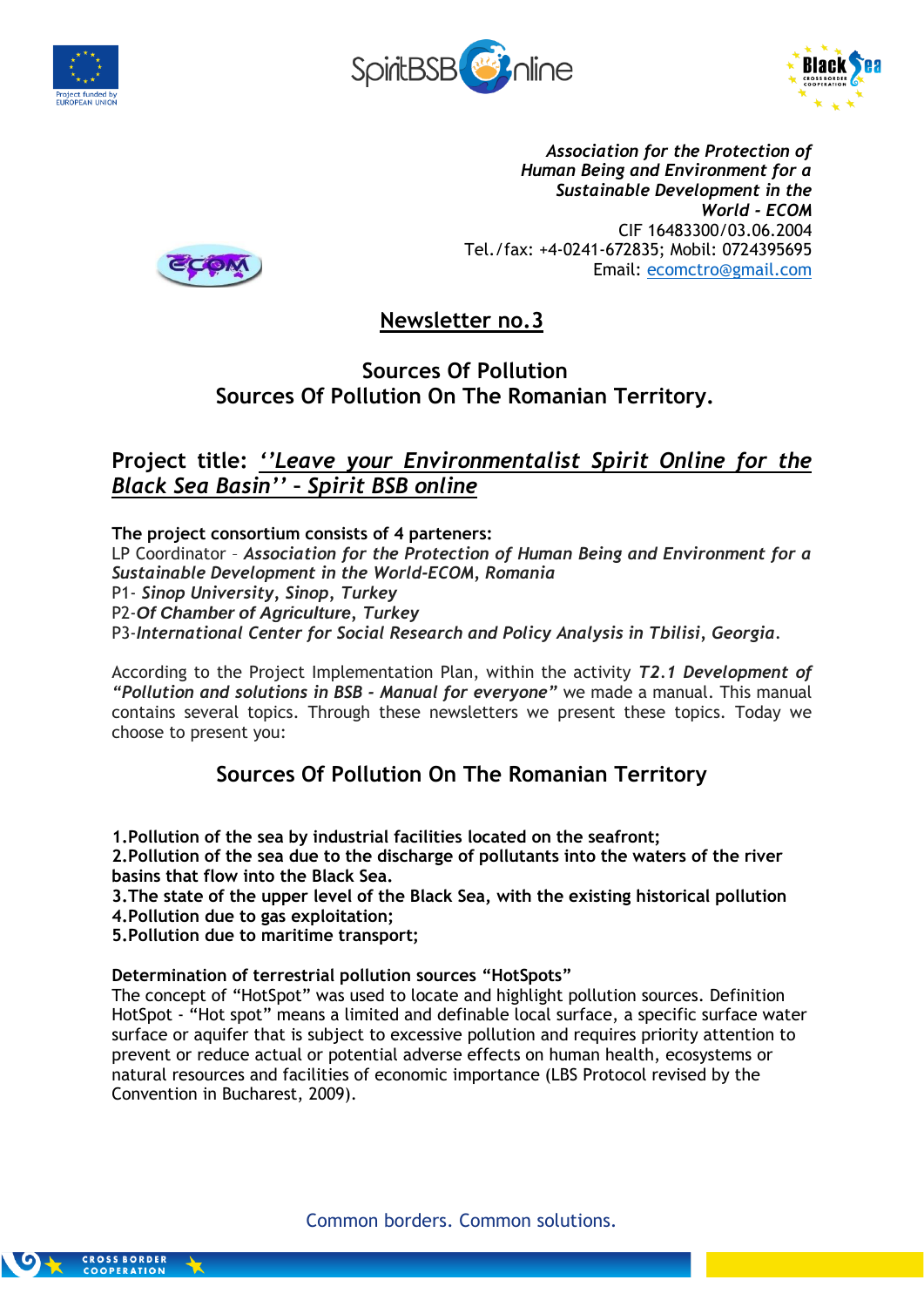





#### **Definition LBS- land based source - source of land pollution**

For years, maintaining the health of the Black Sea environment with all ecosystem goods and services operating at a time of economic recovery and further development has been considered a priority challenge for all Black Sea coastal states. However, most of the environmental problems in the Black Sea have not been effectively addressed. In addition, being cross-border in nature, Black Sea environmental issues cannot be effectively managed by individual states. Recognizing the need for cooperation, harmonization of approaches to environmental protection and transparency management, the partners of the HBS - HotSpot Black Sea Project address one of the most sensitive issues in the Black Sea region - the hotspots.

The successful implementation of the HBS Project, through the strong partnership of professional organizations from five Black Sea coastal states, contributes to the improvement of regional cooperation in the field of environmental protection in the Black Sea and adds directly to the measures aimed at improving the status of the Black Sea. durable.

**Actors involved in pressure (compliance) and chemical / biological monitoring of coastal waters in the Black Sea:**

- National, regional and local public authorities involved in the development, decision-making and management of environmental policies
- National authorities and international organizations (such as the Black Sea Commission, Black Sea Economic Cooperation, UNDP, UNEP, EU Environment DG, EEA, etc.) involved in Black Sea environmental issues
- The industry that causes pollution in the Black Sea
- Public interest groups targeting the sustainable Black Sea ecosystem Educational organizations such as universities and schools
- The large public

**In Romania, 6 sources of land pollution, 4 municipal and 2 industrial were reported to the Black Sea Commission as follows:**

| Hot spot name                              | Amount discharged m3 / year |
|--------------------------------------------|-----------------------------|
| Constanta port                             | 379.000                     |
| Constanta Sud Wastewater Treatment Plant   | 48.290.000                  |
| Mangalia Wastewater Treatment Plant        | 82.570                      |
| Constanta North Wastewater Treatment Plant | 83.230                      |
| Eforie South Wastewater Treatment Plant    | 57.000                      |
| SC ROMPETROL REFINE (refining)             | 7.360.000                   |

Thus, the port of Constanța, the treatment plant Constanța Sud, the treatment plant Mangalia and the treatment plant Constanța Nord are hot spots with short-term priority of grade 1. **The rest of the security systems in Romania have priority of grade 2.** A major problem was faced in updating and verifying the HotSpots list in Romania - the lack of data or the lack of accessibility of data to go through all levels of screening, as required by the HotSpots Methodology.

Other possible candidates as sources of pollution are listed below. These additional sources of pollution require the collection of data and meta-data, verification of their status and prioritization in support of decision-making.

# Common borders. Common solutions.

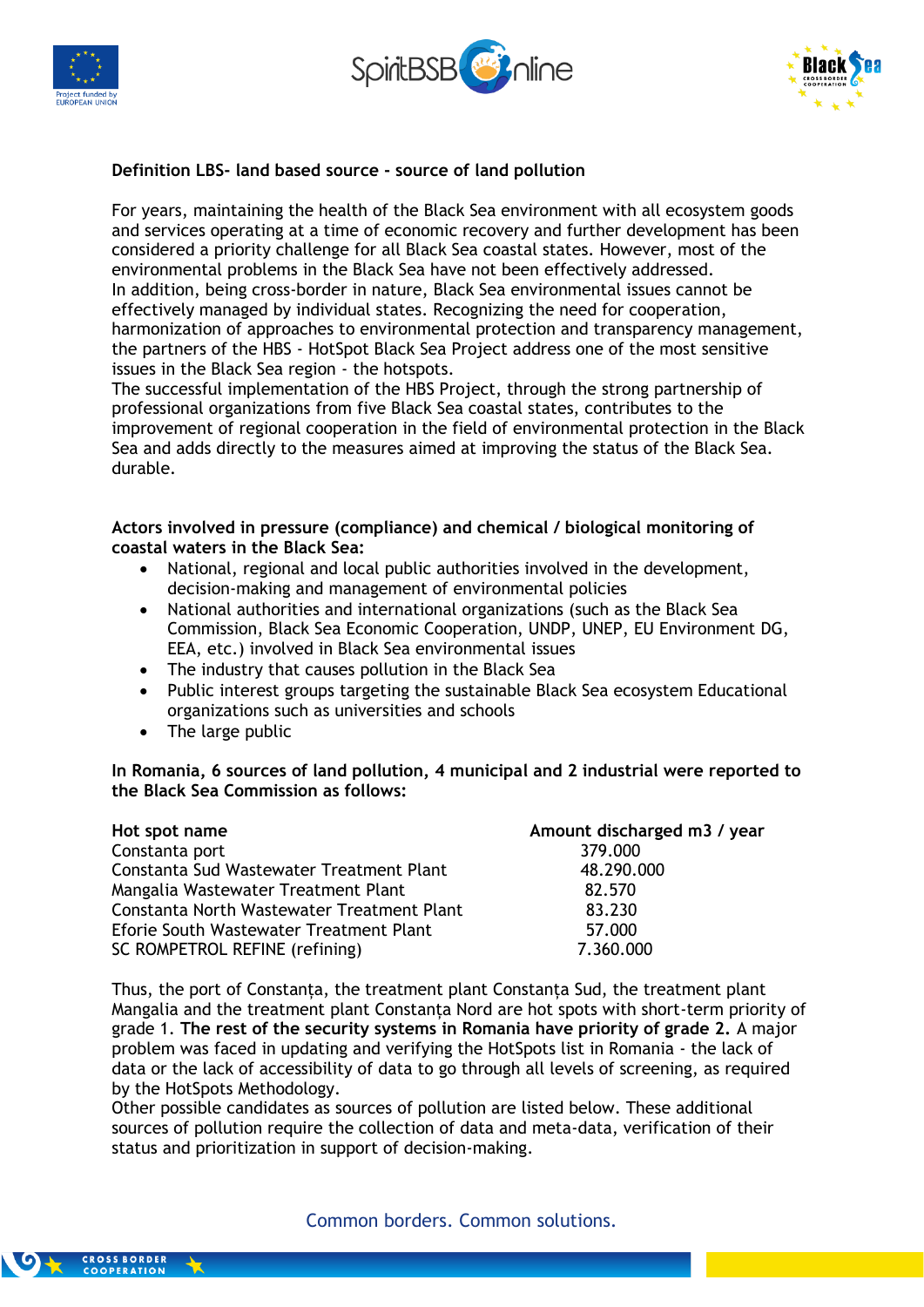





**1. The port of Mangalia** is located on the Black Sea coast, close to the southern border with Bulgaria and 260 km north of Istanbul. It has an area of 142.19 ha of which 27.47 ha of land and 114.472 ha of water. The northern and southern dams have a total length of 2.74 km. There are 4 berths (2 berths operational) with a total length of 540 m. The maximum depth is 9m. The main categories of goods: chemicals, fertilizers, bitumen, general merchandise. Medium pollution risk.

**2. The Danube-Black Sea Canal** is a waterway located in Constanța County, Romania, which connects the ports of Cernavoda on the Danube with the ports of Constanța and Midia Năvodari in the Black Sea with a total length of 95.6 km. It consists of the main branch 64.4 km long and the northern branch (known as the White Gate - Midia Năvodari Canal) 31.2 km long. The Danube-Black Sea Canal is part of the European waterways between the Black Sea and the North Sea. Medium pollution risk.

**3. Poarta Alba - Midia Năvodari Canal** connects the port aquarium of Midia port and Luminita port from Lake Tașaul (Năvodari) with the Danube - Black Sea Canal, near Poarta Albă village. It was opened on October 26, 1987. It has a length of 31.2 km and is located between the port of Midia, 0 km from the canal, and the confluence with the Danube-Black Sea Canal at 36 km, in Poarta Albă. At km 3 it has a fork (5.5 km long) that connects the port of Luminița. Both Ovidiu port and Luminița port are part of the canal. Medium pollution risk.

**4. Midia Port** is located on the Black Sea coast, about 13.5 km north of Constanța. It was designed and built to provide facilities for the industrial and petrochemical center. The northern and southern dams have a total length of 6.97 m. The port covers an area of 834 ha, of which 234 ha of land and 600 ha of water. It has 14 berths (11 are operational dances, three berths of the shipyard) and the total length of the quay is 2.24 km. The main categories of goods: crude oil and derivatives, cereals, LPG, metal products. High risk of pollution.



### **5. Offshore gas and oil exploitation.**

### **Fig.1 Romanian offshore gas explotation.**

Offshore gas exploitation activities present an increased risk of accidental pollution. In most of the perimeters, exploration activities are carried out, following as in stages to move to the operating stage.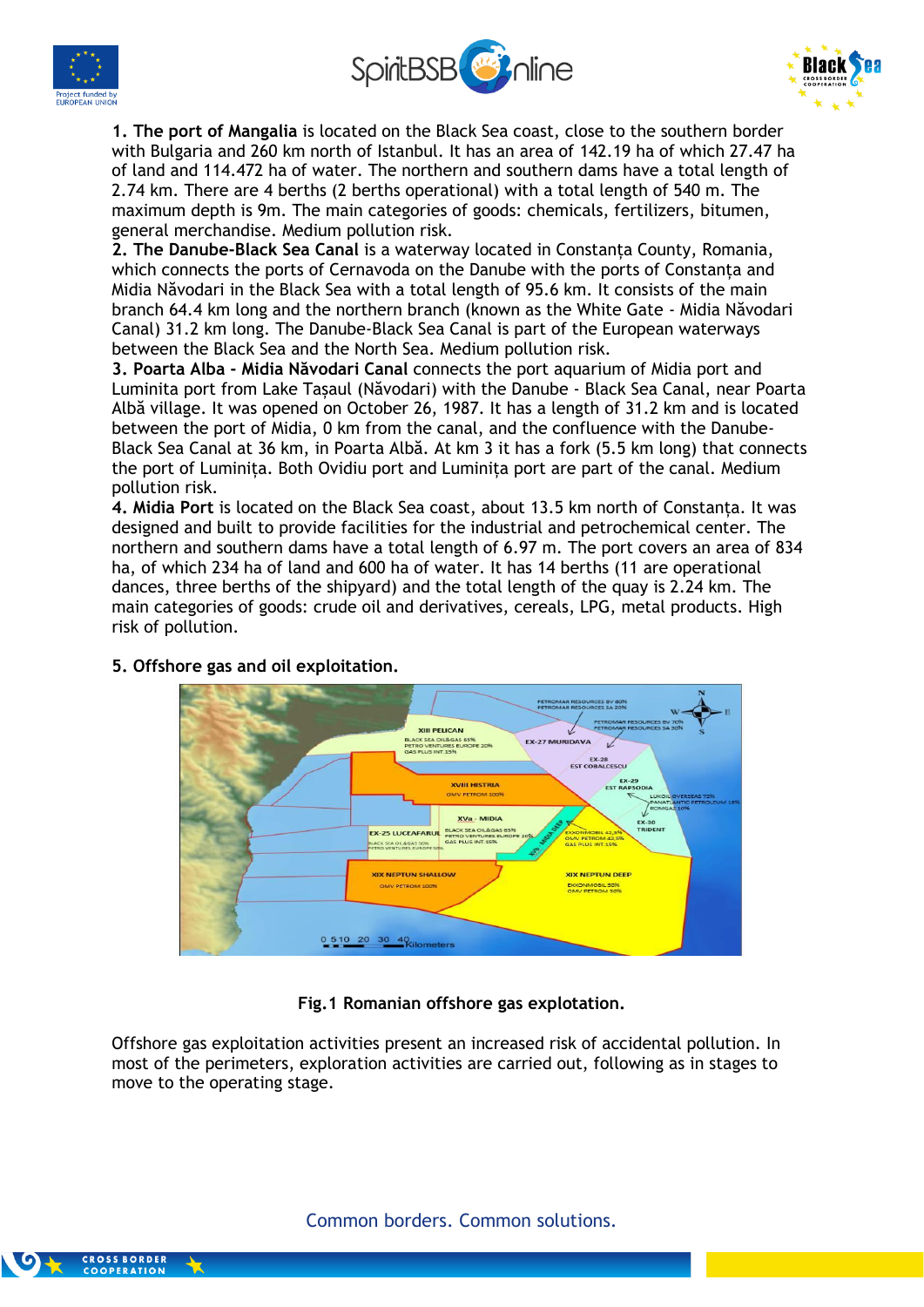





# **6. Midia offshore project.**



# **Fig.2 Schematic Concept for Midia Gas Develpoment**

 This project creates an underwater offshore infrastructure that connects gas exploration platforms to the future gas processing plant. Like any offshore infrastructure project, there is an increased risk of accidental pollution.

### **7. Crossing the Danube Bratul Sfantul Gheorghe**

The Sfântu Gheorghe arm is the middle arm in length (108 km) and flow, advancing to the southeast. To the south, there are two canals that connect with the Iancina estuary. Sfântu Gheorghe is the oldest arm, which carries 24% of the volume of water and alluvium. The greatest depth on this arm is 26 m. And this arm has undergone transformations by cutting a number of six meanders, its length being shortened to 70 km. Medium pollution risk.

### **8. Pouring of the Danube Bratul Sulina**

This arm is the shortest (having only 64 km), being straight, regularized and channeled, it is used for navigation, following the deepening and correction of some meanders. As a result of these works, which took place between 1862 and 1902, the length of the arm decreased from 93 km to 64 km, and the volume of drained water doubled (18% at present), the minimum depth being 7 m, and the maximum of 18 m. Due to the fact that it is a navigable artery at the mouth of the Danube, it sums up the existing problems with the impact of transport activities, thus presenting an increased risk of pollution.

### **9. Pouring of the Danube Chilia Arm.**

The first fork is upstream of Tulcea, where the Chilia arm heads north, having the longest length (120 km) and flow of about 60% of the total. At its discharge into the sea, there is a secondary delta, which has three secondary arms: Tataru, Chernovca, Babina. It has the highest flow, has low river transport activities, but due to the works on the Bistroe canal it has an increased risk of pollution.

**For more informations please visit our website [https://www.spiritbsb.online/.](https://www.spiritbsb.online/)**